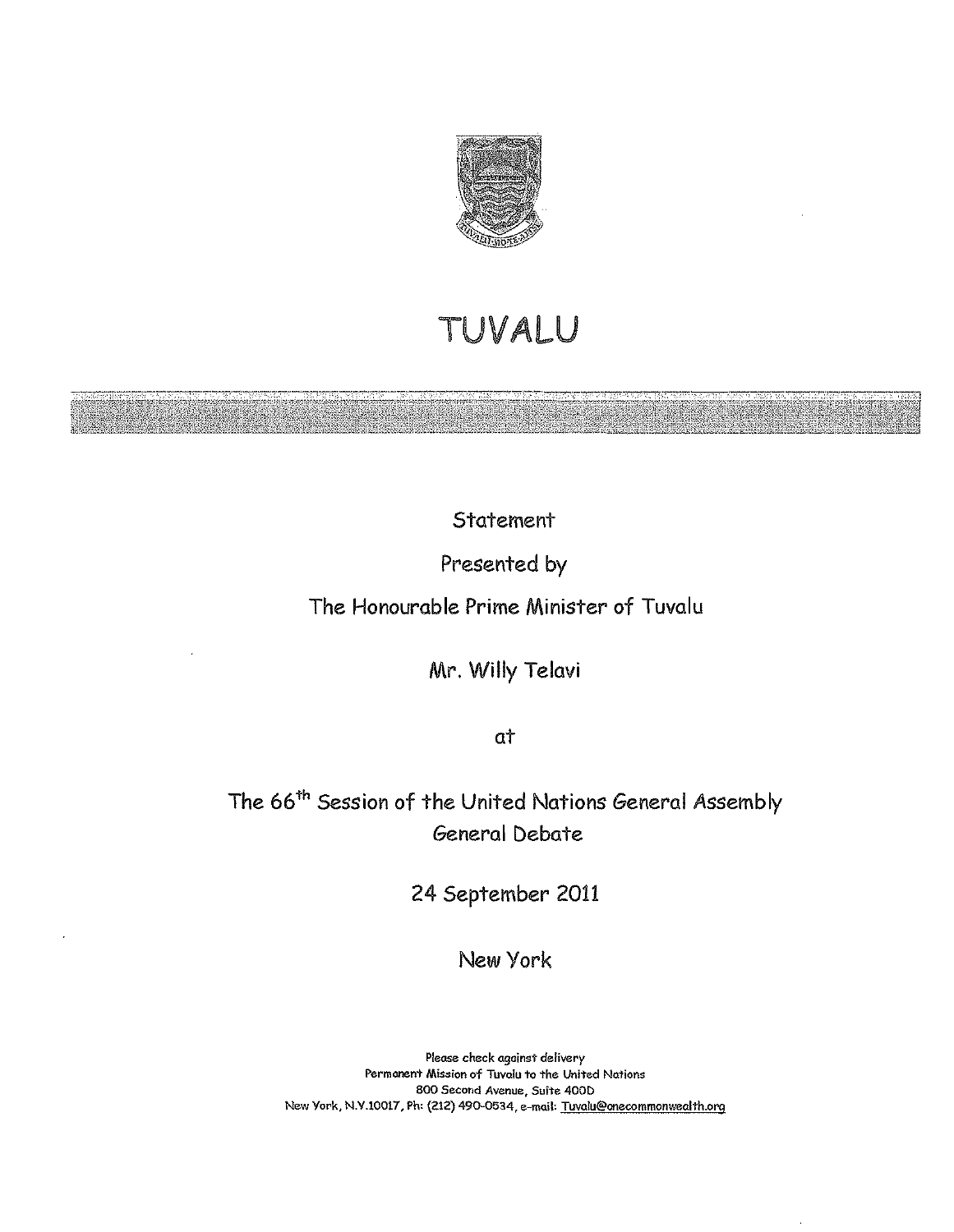Mr. President Excellencies Ladies and Gentlemen

As this is my first time to stand on this podium as Prime Minister of Tuvalu and participate in the General Debate of this august body, I am delighted to convey warmest greetings and best wishes from my people and Government, and I am honoured to speak today on their behalf. Let me first extend my special thanks and sincere appreciation to the Government of the United States of America as the host country, for the warm hospitality and special protocols accorded to my delegation since our arrival.

Mr. President, ten years ago, Tuvalu established and opened its Permanent Mission to the United Nations here in New York with a mandate to engage more closely with nations of the Global Family. Despite our limited resources as one of the smallest member States, our presence is a simple testimony of our hope and trust in collaboration with member States in the pursuit of our destiny. This further reflects our continued commitment to uphold the maintenance of international peace and security, development, and human rights as fundamental pillars of the United Nations, enshrined in its Charter.

Mr. PreSident, Tuvalu warmly welcomes and fully supports the four main areas of focus of your presidency such as the: peaceful settlement of disputes; UN reform and revitalization; improving disaster prevention and response; and sustainable development and global prosperity, which you have clearly identified during the opening of this session. In particular the theme, "The role of mediation in the settlement of disputes", that you have proposed for this General Debate is timely, considering what is happening around the world today.

In this context I wish to express our belated tribute and respect to the people and Government of the United States of America in commemoration of the recent passing of the tenth anniversary of 9/11. Tuvalu strongly condemns such terrorist acts and all similar incidents worldwide and our prayers are with those who have lost their loved ones. Tuvalu further salutes those who have lost their lives for the cause of justice and peace.

As a peace-loving nation, Tuvalu fully supports the role of the United Nations in the maintenance of peace and security across the globe. However at the same time the integrity and sovereignty of countries should be respected at all costs. Tuvalu firmly believes that military and violent action should not be used as a means for the settlement of disputes. Instead parties concerned should be encouraged to discuss and understand the root causes of their differences and try to listen to each other in a more peaceful manner.

Mr. PreSident, today the world is undergoing profound changes without any boundary through the unprecedented impacts of globalisation and other related global events, which have critical implications for Tuvalu. This has been further exacerbated by the continued severe impact of the global financial and economic crisis, which has an enormous and critical negative effect on Tuvalu's economy. In particular the Tuvalu Trust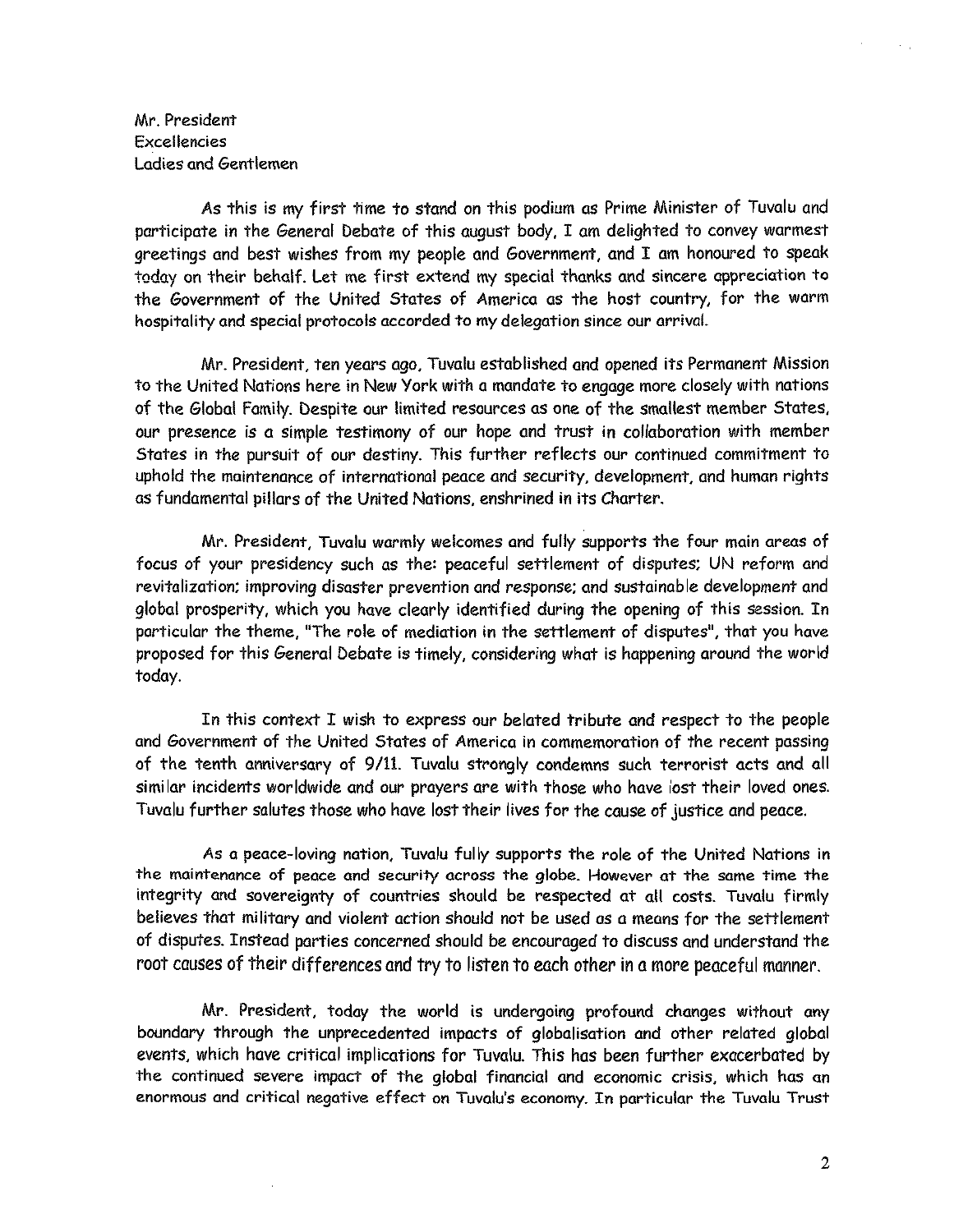Fund, which is the main source of revenue to stabilise our recurrent budget has been severely affected. As a consequence, my Government has no other option apart from streamlining and containing its national recurrent budget to a sustainable level to enable the provision of basic services to its people during these difficult times.

In this regard, I humbly call upon the international community and development partners for an urgent need to fulfil their commitments to assist the Least Developed Countries (LDCs), like Tuvalu, through the implementation of the Istanbul Program of Action (IPOA) adopted at the 4th UN LDCs Conference held in Turkey earlier this year.

The IPOA is a living document that needs to be implemented Vigorously and collectively by both LDCs and the international community during the next ten years. In this regard, I am pleased to confirm that the main thrusts of such Program of Action will be integrated and mainstreamed in the Tuvalu National Sustainable Development Strategy, Kakega II, during the National Review Summit scheduled for next month.

Furthermore, as a Least Developed Country, Tuvalu is most vulnerable to global economic shocks, impacts of climate change and to disease outbreaks such as noncommunicable diseases. Tuvalu continues to call and appeal to the United Nations to take these seriously into consideration when addressing the question of graduation of LDCs. Despite the ambitious target of the IPOA for 50 per cent of LDCs to be graduated within the next decade, Tuvalu firmly believes that its economic and environmental vulnerability coupled with its continuous dependence on ODA cannot be totally ignored. In this context, the graduation criteria need to be reviewed to reflect and recognise our vulnerability.

Mr. President, last month Tuvalu published its second Millennium Development Goals Progress Report 2010/2011, which highlights the progress we have made to date in achieving such goals. Despite the ongoing impact of recent global crises that Tuvalu continues to encounter, it is encouraging to note that five of the MDGs are most likely to be achieved and three have mixed results by 2015. As alluded to earlier, while we have made progress in achieving the MDGs, such progress can be reversed overnight due to our particular economic and environmental vulnerability.

Mr. President, the ongoing process and inter-governmental negotiations at the UN to revitalize and reform the General Assembly and Security Council respectively are fully supported. However, whilst we recognise the importance of such UN bodies to undertake such reforms in order to update their mandates, we are concerned that the time taken to conclude such undertakings is far too long. In this regard, we look forward to a more realistic timetable to complete these negotiations in the near future once and for all.

Mr, President, our collective efforts to strengthen and maintain peace across the globe will be meaningless if the United Nations continue to turn blind eyes and deaf ears to Taiwan's contribution and efforts toward this common goal. Further, Taiwan's continued contribution to the international community as one of the committed development partners cannot be over-emphasised. In this regard, Tuvalu strongly urges the United Nations to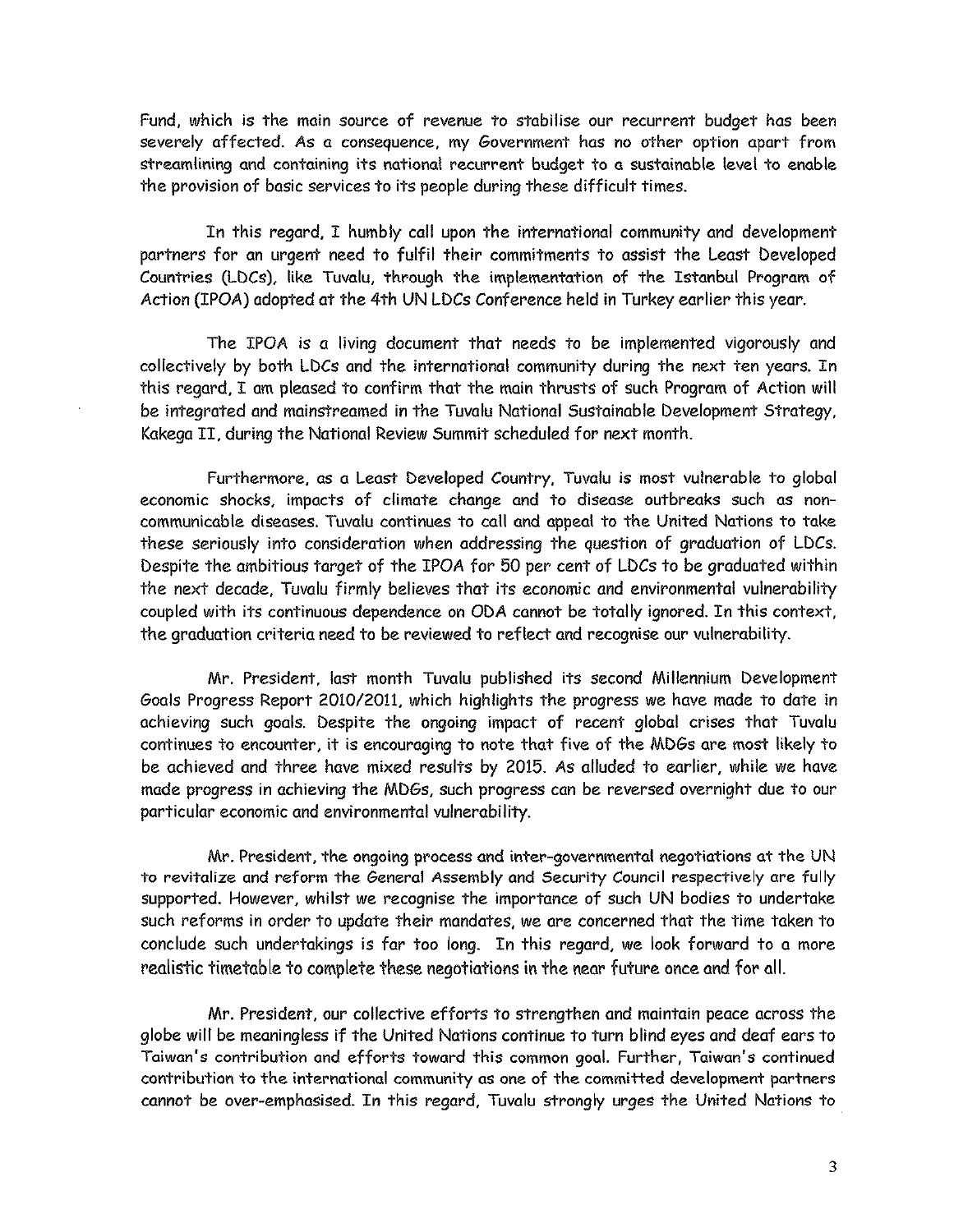recognise such contribution *without* any reservations. In particular, Tuvalu calls upon the UN subsidiary bodies especially the World Health Organization, International Civil Aviation Organization (ICAO) and the United Nations Framework Convention on Climate Change (UNFCCC), to *allow* Taiwan to fully participate meaningfully in their meetings and activities.

Mr. President, climate change is a priority global issue of the 21st century and beyond, that requires a global solution. Climate change impacts countries unequally and not all countries possess the same capacity and resilience to adapt and respond to such impacts. For a small island developing State like Tuvalu, climate change is no doubt a security issue, *which* threatens our survival.

At the end of this year Parties to the UN Framework Convention on Climate change will be meeting in Durban to advance our work on climate change. This is a critical meeting as time is fast running out for highly vulnerable countries like Tuvalu. My country believes the meeting in Durban must deliver key outcomes:

First, we must adopt amendments to the Kyoto Protocol to allow for a second commitment period. It will be necessary to adopt a decision that includes provisional entry into force of these amendments to avoid any gap between the first and second commitment periods. This is necessary to ensure the Clean Development Mechanism continues without any complications and that the CDM continues to provide finance for the Adaptation Fund.

Second, we must rapidly progress the development of an international mechanism to address loss and damage. For highly vulnerable countries like Tuvalu this is vitally important. We need an international mechanism to spread the burden of building after major weather catastrophes.

Third, we must refocus our work on reducing our emissions from deforestation and forest degradation. To properly reduce global deforestation we must put in place appropriate measures that effectively address its cause. We must look at this from the demand side and explore all means of regulating the trade of products that are driving deforestation.

Finally, we believe that all major emitting countries must take more decisive action to reduce their emissions. The current pledging system found in the Cancun agreement is inadequate. We will be seeking a mandate in Durban to commence negotiations of a new legally binding agreement for those major emitting countries that have not taken commitments under the Kyoto Protocol. This agreement should complement the Kyoto Protocol. but not replace it.

Mr. President, as we make progress towards the Rio + 20 Conference next year, we must ensure that there is a focused chapter on the needs of Small Island Developing Countries. In considering the theme of the green economy, we must explore carefully how we can redirect the current international trading system to properly reflect the needs of small island economies. We need accessible and affordable renewable energy and energy

 $\sim$   $_{\star}$